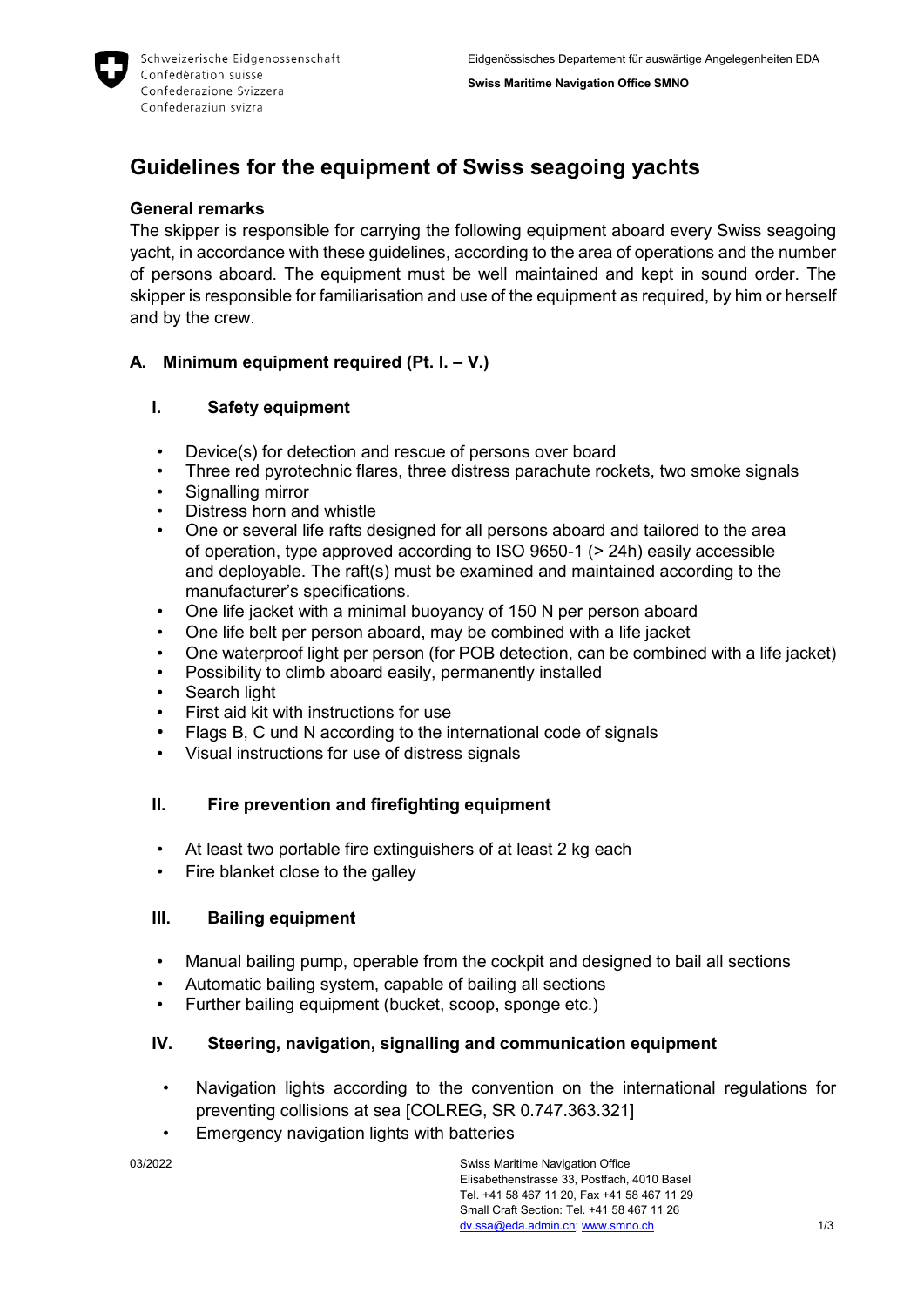

- Radar reflector
- Fog horn
- Device for the reception of marine weather forecasts
- Permanently fitted magnetic compass, visible from the cockpit and illuminated at night
- Updated paper or electronic navigational charts as required for the area of navigation, for electronic systems an additional independent system or the relevant paper charts must be available.
- Further documentation as required for the area of navigation: e.g. pilot books, tide tables, list of lights etc.
- Equipment to plot and monitor a course (e.g. an independent, manual bearing device to take bearings on 360 and means to compensate these for deviation and variation).
- Automatic position indicating device, permanently capable of receiving and displaying terrestrial or satellite position information during the whole course of navigation.
- International Regulations for Preventing Collisions at Sea [COLREG]
- Logbook (mentioning the working language aboard) / speed- and distance log / depth finder
- For vessels with an enclosed wheelhouse: device to detect acoustic signals from outside
- Emergency steering gear
- Means of communication between wheelhouse and emergency steering stand, if not in voice range

Electrical and electronic equipment close to the wheelhouse / steering position and /or communication systems must be tested and approved for no electromagnetic interference; it must be installed in such a way that the correct functioning of all navigational equipment and systems is permanently guaranteed.

#### **V. Anchoring, towing and salvage equipment**

- Boathook and oars
- Two anchors tailored to the boat's displacement with adequate length of chains/rope
- Towing rope of at least 5x the boat's length (may also be used as anchoring rope)
- Sea anchor
- Salvaging tools and equipment according to the area of operation
- Only for sailing vessels:
	- Cutting tool suitable to cut any wiring of the rig.
		- Ability to reef the sails. In the case of a furling foresail or genoa, it must be possible to hoist a storm sail without lowering or opening the former.

## **B. Recommended equipment for boats below 150 GT**

The SMNO strongly recommends carriage of the following equipment to all boats:

- VHF radio
- EPIRB (406-MHz Emergency Position Indicating Radio Beacon)
- International Code of Signals